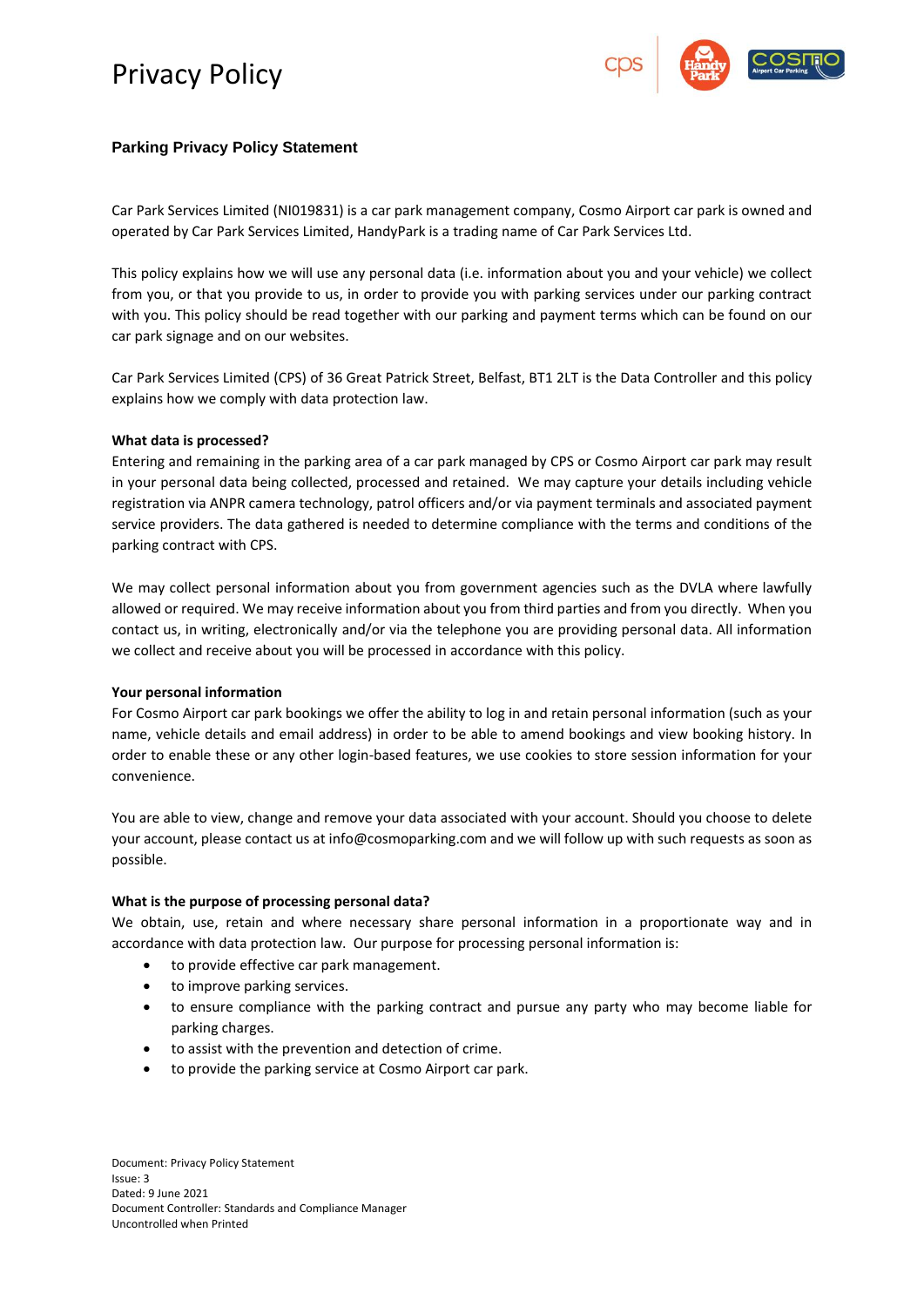

## **What is the lawful basis for processing personal data?**

Our lawful bases for processing personal data are:

- Contract Processing is necessary for performance of the parking contract which has been formed when you enter and remain in the parking area.
- Legitimate Interests Processing is required to protect and enable pursuit of legitimate interests in ensuring the car park is effectively managed, pursuing unpaid parking tariffs, charges and sums due and promoting the safety and security of the parking area.
- When you have searched for prices and availability and are ready to continue with your booking, we will ask for some details such as your name, e-mail address and vehicle details. We ask you for your telephone number in case we need to contact you regarding your booking.
- We do not store or have access to your credit/debit card details directly. The payment gateways are used in order to take payments.

## **Who do we share data with and why?**

We will only share data in a way that is proportionate to the purposes explained above and ensure your information is processed securely.

We will only share information about you and your vehicle with the types of organisations listed below:

- Where a Parking Charge Notice is issued under the parking and payment terms of the parking contract, or a Penalty Charge Notice is issued under The Traffic Management (Northern Ireland) Order 2005, the notice may be placed on the vehicle or sent to the registered keeper of the vehicle by post. In both cases we may request the registered keeper's details from the Driver and Vehicle Licensing Agency (DVLA). We may provide the DVLA with data captured by our ANPR camera technology or by our parking attendants.
- Where you are not the registered keeper of a vehicle that caused a notice to be issued, we may share data with a vehicle hire or lease company or an individual that has confirmed it hired, leased or authorised your use of the vehicle at the relevant time.
- Where necessary, in relation to a notice, we may share data about the registered keeper (name, address, registration number, details of the parking contravention including movements within the parking area) with:
	- $\circ$  agents who act on our behalf such as legal advisors and debt recovery agents (where applicable) in order to resolve disputes and recover sums due.
	- o Our Accredited Trade Association, the British Parking Association, in relation to dealing with PCN queries, complaints and appeals.
	- $\circ$  Landowners, managing agents and tenants of land within which we manage car parks.
	- $\circ$  Authorised agents such as court officers, subcontractors, mail providers, IT providers, business process providers, payment service providers, credit reference agencies and collection agents.
- Where necessary, for the purposes of preventing or detecting crime, we may share or be requested to share data about you or your vehicle with the Police Service of Northern Ireland or other security organisations.
- We use the services of data processors acting on our behalf, some may store personal data outside the European Economic Area where we have in place the appropriate safeguards required by data protection law.
- We do not share your personal information with third parties. Only aggregated, anonymised data is periodically transmitted to external services to help us improve our service.
- We use Google Analytics. Google Analytics is a web analysis service provided by Google. Google utilises the data collected to track and examine the use o[f www.cosmoparking.com,](http://www.cosmoparking.com/) [www.carparkservices.com](http://www.carparkservices.com/)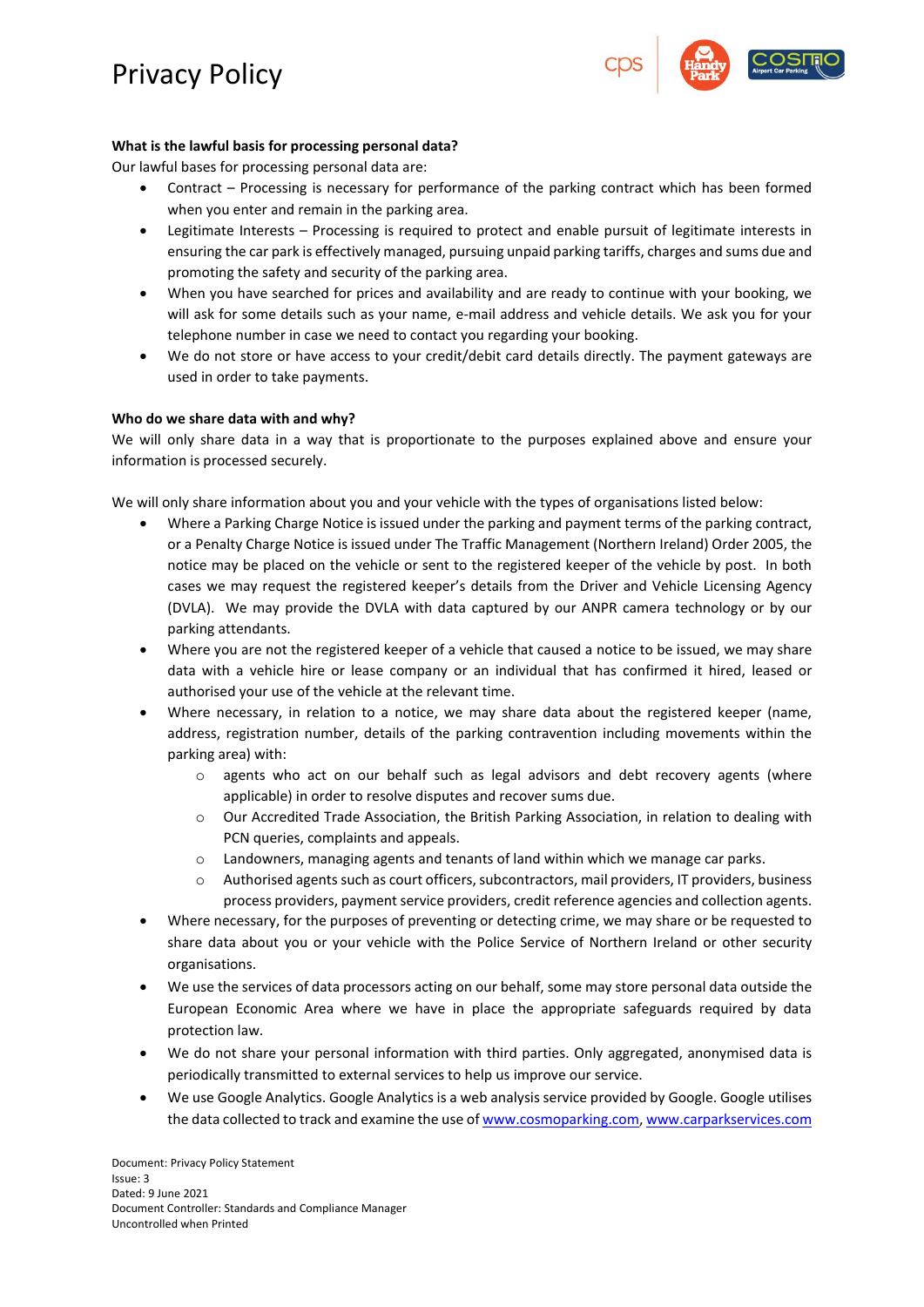

and [www.handypark.co.uk](http://www.handypark.co.uk/) to prepare reports on its activities and share them with other Google services.

• Google may use the data collected to contextualise and personalise the ads of its own advertising network. Personal data collected: Cookie and Usage Data. Place of processing: USA. Find Google's privacy policy here - <http://www.google.com/intl/en/policies/privacy/>

### **How long will we keep your personal data?**

We will store your personal data for no longer than necessary to support the purposes explained above. We keep the personal data we hold about you for up to a maximum of 6 years from the date of collection unless related correspondence or legal claims are on-going.

### **Security of your Data**

We will keep all your information including DVLA keeper details, information provided to us by third parties, your written and electronic correspondence and telephone messages securely and confidentially.

We cannot guarantee the security of your data transmitted to our site; any transmission via the internet is at your own risk. Once we have received your information, we will apply our security safeguards to prevent unauthorised access.

## **Does the site use cookies?**

Yes, we use 'temporary cookies', which are used during the booking process. A cookie is a small piece of information sent by a web server to store on a web browser so it can later be read back from that browser.

### **Your data rights**

In relation to the personal data which we may hold about you, you have the following rights to:

- Be informed how we process your data as explained above.
- Access the information we hold about you. You can do this by making a subject access request.
- Ask us to
	- o rectify information about you that is incorrect or incomplete
	- o Delete (erase) information about you
	- o Restrict how we process your information
	- o Transfer your data in an accessible electronic format.
- Object to our processing of your information.
- Complain to us via our contact details below.
- Complain to the data regulator, the Information Commissioner's office (ICO) via [www.ICO.org.uk](http://www.ico.org.uk/)

Please contact CPS using the details below if you wish to assert your rights ensuring you provide proof of your identity with any request. Under data protection law we must verify your identify before carrying out your request or supplying any information and we must provide you with an explanation if we do not agree with your request. We will respond to your request within one calendar month from the date your identity has been confirmed.

### **Changes to our privacy policy**

Any changes we may make to our privacy policy in the future will be posted on this page and, where appropriate, notified to you by e-mail. Please check back frequently to see any updates or changes to our privacy policy.